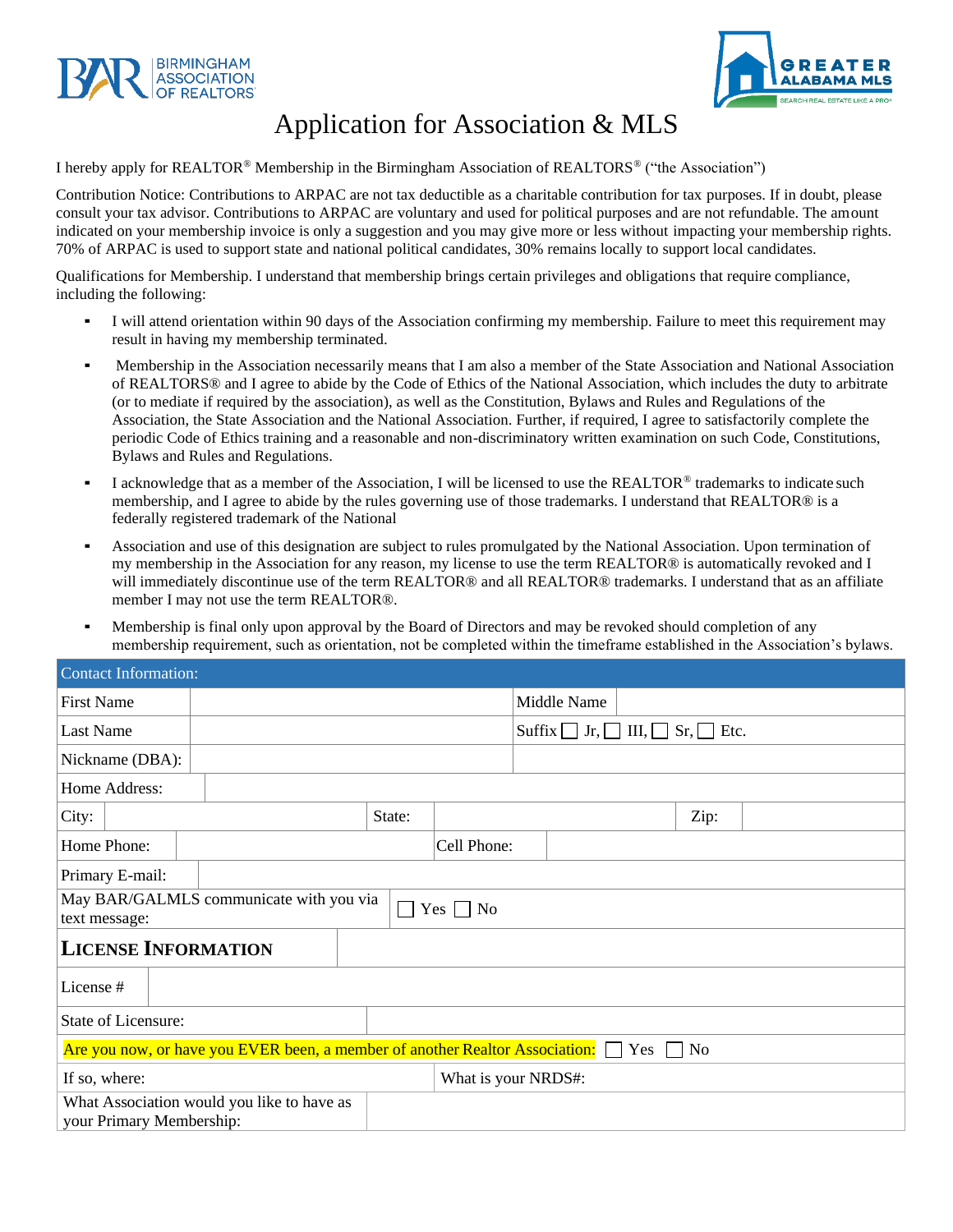NOTE: The duty to submit to an ethics complaint continues in effect even after membership lapses or is terminated. Any ensuing discipline will be held in abeyance until such time as the respondent rejoins an association of REALTORS® (see Code of Ethics and Arbitration Manual, Section 20(e)). The duty to submit to arbitration continues in effect even after membership lapses or is terminated, provided the dispute arose while the former member was a REALTOR®.

| <b>PREFERRED MAILING/CONTACT INFORMATION:</b>                                |        |      |  |  |
|------------------------------------------------------------------------------|--------|------|--|--|
| Preferred Phone: $\Box$ Home $\Box$ Cell $\Box$ Office                       |        |      |  |  |
| Preferred Mailing: $\Box$ Home $\Box$ Office Street $\Box$ Office Mailing    |        |      |  |  |
| Mail Publications to: $\Box$ Home $\Box$ Office Street $\Box$ Office Mailing |        |      |  |  |
| Member Alternate Address:                                                    |        |      |  |  |
| City:                                                                        | State: | Zip: |  |  |

| <b>APPLICANT INFORMATION:</b>                                                                                                                                             |                                                                                                   |  |  |
|---------------------------------------------------------------------------------------------------------------------------------------------------------------------------|---------------------------------------------------------------------------------------------------|--|--|
| Do you acknowledge that your use of the REALTOR <sup>®</sup> trademarks must comply with the National Association's trademark<br>rules? <sup>1</sup> $\Box$ Yes $\Box$ No |                                                                                                   |  |  |
| Please select<br>Membership/Subscription:                                                                                                                                 | Birmingham Association of REALTORS <sup>[1]</sup> (BAR)<br>and/or<br>Greater Alabama MLS (GALMLS) |  |  |

| COMPANY INFORMATION                     |                                                                  |  |  |  |  |
|-----------------------------------------|------------------------------------------------------------------|--|--|--|--|
| Office Name:                            |                                                                  |  |  |  |  |
| Office Phone:                           | Fax:                                                             |  |  |  |  |
| Your position: $\Box$ Qualifying Broker | □ Salesperson/Associate Broker □ Affiliate □ Affiliate Associate |  |  |  |  |
| If joining as MLS Admin:                | Licensed<br>$\Box$ Unlicensed                                    |  |  |  |  |
| Branch Office Manager (if known):       |                                                                  |  |  |  |  |

## APPLICATION AGREEMENT

<sup>&</sup>lt;sup>1</sup> The term REALTOR<sup>®</sup> is a federally registered collective membership mark which identifies a real estate professional who is a member of the National Association and subscribes to its strict Code of Ethics. The National Association's Trademark Rules are set forth in the Membership Marks Manual, available at: [www.realtor.org/mmm.](http://www.realtor.org/mmm)